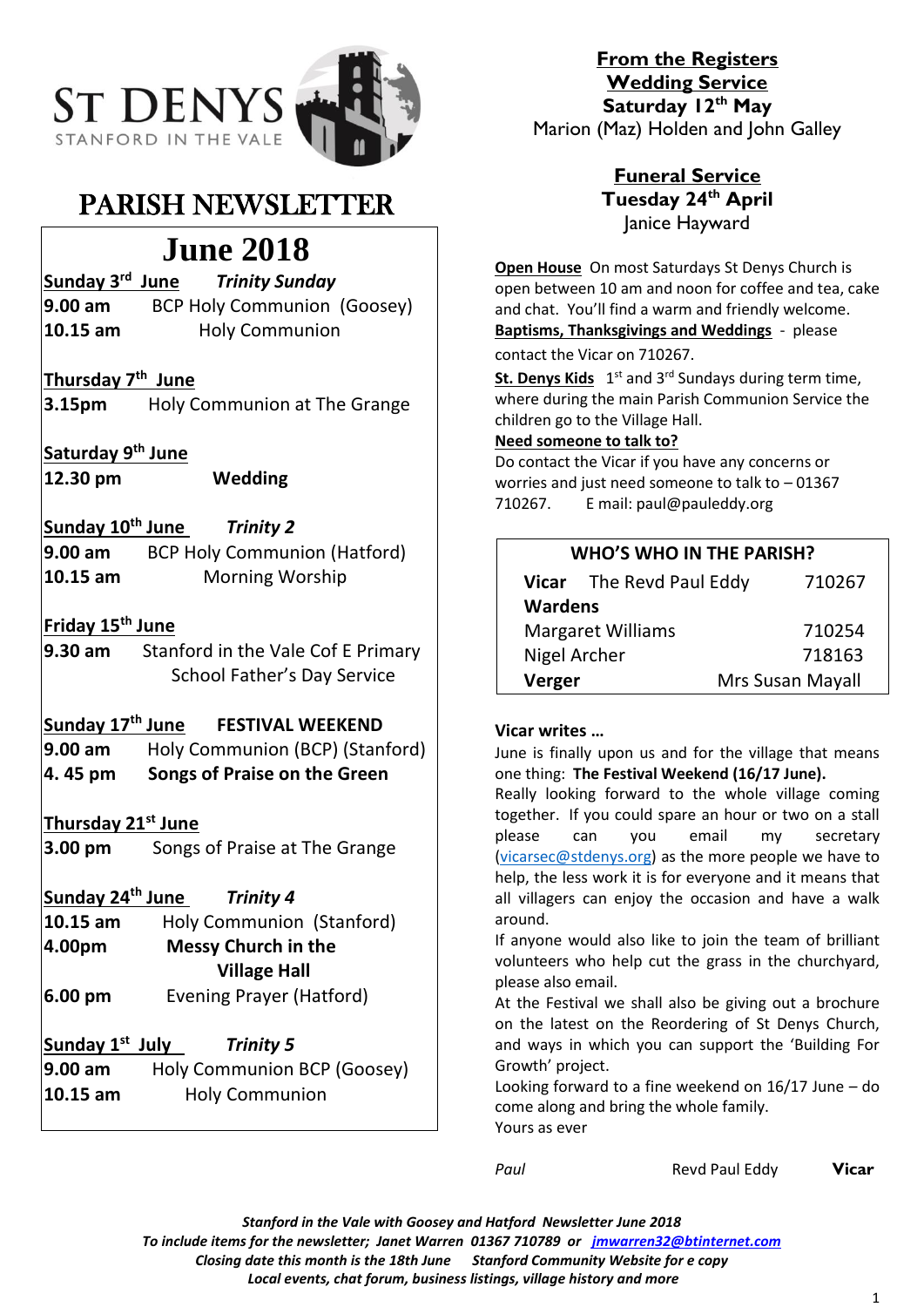# Bell Ringing

Come and have go!

Bell ringing is a team activity suitable for ages 8 to 80+ that stimulates the brain, keeps you fit and makes a glorious sound.

You are very welcome to come and try! Visit us at our Tuesday 7.30 to 9 pm practice in St Denys or contact the Tower Captain, Jackie O'Hagan: [StDenysChurchBells@btinternet.com](mailto:StDenysChurchBells@btinternet.com)

Bells have been the voices of the Church almost since Christianity began. The method of ringing as you hear it now has been practiced for almost 400 years. The voices that come from our cathedrals and churches may be those of small high-sounding bells weighing little more than a hundredweight to monsters of several tons. St Denys has eight bells and the heaviest bell is 8 cwt/400 kg.

We're recruiting new ringers to commemorate 100 years since the end of the First World War.



#### **Stanford Volunteer Taxi Service**

If you need transport for a medical appointment, please phone **MARJORIE GOODING 01367 710656** As much notice about any appointments makes things easier and more drivers would be greatly appreciated.

#### **Thank You**

Barry, Graham and Carol Hayward would like to thank everyone who attended Janice's funeral. A big thank you to Gill and her helpers who

worked so tirelessly on the day.

Also, thank you for the support and guidance from Paul the Vicar during our sad time.

Thank you all …

## **Fairtrade Stalls**

**Saturday 2nd June and Saturday 30th June** 10am - 12 noon in St Denys'Church Fairtrade food, drink and gifts from the Mustard Seed shop in Faringdon.

## **The next Parish Council Meeting is on Wednesday 6 th June in the large Village Hall at 7.30 pm All welcome**

## **Chatterbox Small Village Hall Every Thursday from 10 – 12 noon**

All are welcome to call in for a drink, catch up with friends or meet new ones. Occasional raffles, quizzes and bring and buy.

## **Stanford Art Group Meeting Monday 11th June 7.15pm Stanford Village Hall**

**Life Drawing Workshop with Arran Miles** The third evening in our fantastic 2018-19 programme. Non members welcome. £4 for non members, £2 members. All welcome. Why not come along and unleash your artistic side? No experience necessary.

For more details find Stanford Art Group on Facebook

## **STANFORD IN THE VALE AND DISTRICT LOCAL HISTORY SOCIETY**

**Tuesday, 12th June,** Meeting at Stanford Village Hall, in the Small Hall, Start time 7:45 p.m. **Topic**: "66 Men of Grandpont" **Speaker**: Liz Woolley. OXFORD historian Liz Woolley will introduce a film: "66 Men of Grandpont".It has been commended by the Royal Historical Society.It is the story of the men on the church war memorial in Grandpont, Oxford. Visitors welcome (£3 entrance) Refreshments and raffle

Further information: Contact Phil Morris, 01367 710285



TOP UP SPIRITUALLY AT THE STANFORD-IN-THE-VALE **FILLING STATION!** 

What is a Filling Station? A new informal way of expressing the Christian faith. Using local mid-week monthly celebrations in unusual venues to support and strengthen our local Churches.

#### Where and When:

The Vine, Mill Farm. Faringdon Road, Stanford in the Vale. Oxon SN7 8NP

June 13th 2018 7.30pm to 9.00pm

Doors open from 7.00pm<br>for coffee and cake.

For more information visit the website or contact me directly: www.thefillingstation.org.uk or Chris Weatherall on 07775 564131 or 01367 710208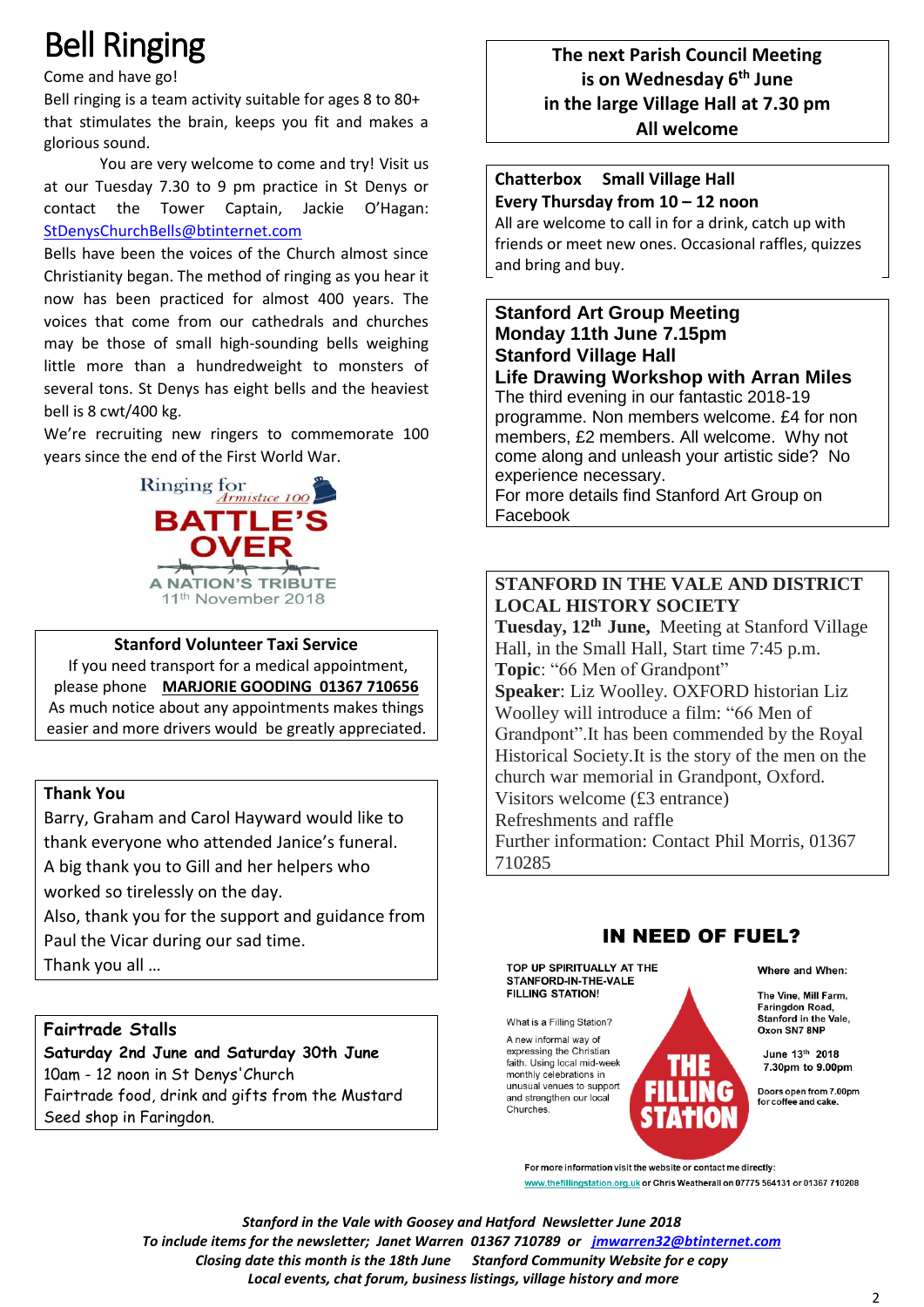## **Cast On! Knitting and Crochet Group**

Fun, friendly and free. We meet every 2nd and last Wednesday of the month at the Horse & Jockey from 7pm until 9.30pm (ish). Bring along your current project or ask us to show you how. Contact: Ruth Chester Email: [caston@tlkc.co.uk](mailto:caston@tlkc.co.uk) Tel: 710362

## **Slimming World**

Your Slimming World group meets every Thursday from 7.30pm at Stanford in the Vale Primary School. Contact Nancy on 07710 177808

## **FARINGDON & DISTRICT U3A – THURSDAY 14 th JUNE 2018**

On 14th June **Jenny Mallin** will be the speaker in Faringdon Corn Exchange. Jenny has recently spoken on Woman's Hour. Her topic is **"A Grandmother's Legacy**" about five generations of her family who lived In India during the British Raj. The talk will be a visual and engaging presentation with family stories, history and recipes included. Refreshments are available after the talk, All members are welcome but visitors will be required to pay £1.50. Further details are available on [www.faringdondistrictu3a.wordpress.com](http://www.faringdondistrictu3a.wordpress.com/) or from the chairman, Margaret Brown on 01367 615 385.

## **Stanford Summer Festival Saturday June 16 th and Sunday June 17 th**

## **On and around Church Green Programmes are with this newsletter**

Any extra help setting up and clearing away for the weekend would be appreciated, along with any donations of gifts, books, children's toys, bric a brac , cakes and plants. Phone **Janet 01367 710789**

## **Unwanted costume jewellery?**

If so, please don't throw it away, drop it into 16 Hunters Field instead. As usual, we will be having a stall at the Village Festival but stocks are getting low and we would be very grateful for any new contributions. All proceeds will go to the Church Funds.Thank you. More information 01367 710724

**BINGO RUN SUNDAY 17TH JUNE 2018 FOOTBALL FIELD 10.00 and 11.00 REGISTER NOW**: £4.00 ADULT, £3.00 CHILD OR

**ON THE DAY**: £5.00 ADULT, £4.00 CHILD ENTRY/SPONSOR FORMS FROM NINA/RICHARD 01367 718454 OR S.I.T.V. PRIMARY SCHOOL OFFICE

**Stanford Women's Institute will meet on Wednesday 20th June** at 7.30pm in the Village Hall. Visitors are always welcome. £3 charge for non-members. Contact 01235765461

#### **Formula Fitness, Yoga and Wellbeing**

Zumba every Tuesday evening from 6pm. Stability Ball every Tuesday evening from 7pm. Zumba Strong every Friday morning from 9.30am. All in large Village Hall. Contact Lou on 07980 065 352.



#### **Sunday June 24th**

CHURCH - but not as you may know it! Come and join us for an hour of crafts, discussion and singing based on a Biblical theme, followed by afternoon tea. For all the family! 4-5.30pm In The Village Hall

#### **Monthly Film Afternoon for Over 50's**

Come and enjoy a cinema afternoon on **4 th Monday of each month** in the small Hall at Stanford in the vale Village hall. **Starts at 2pm .** Tea and coffee plus cakes and supplied with the film for **£3.50 per person. Next showing is 25 th June 2018**

For information on the film showing you can call into Chatterbox or phone Mandy on 07827 235 429 This event is organised by the Community Network team at Age UK Oxfordshire.

#### **STANFORD-IN-THE-VALE GARDENING CLUB.**

The next meeting will be on **June 27th** in the large hall of the Village Hall. at 7.30pm.The speaker will be Lynda Warren on 'A spoonful of Herbs' Refreshments and a raffle. Visitors will be very welcome for an entry fee of £3.00. For more information contact Rosemary Packer tel 01367 710 445

## **HATFORD VILLAGE FETE**

Everyone is invited to our traditional village fete to be held on **Hatford village green from 2-4pm on Saturday, 30th of June**. Do come along and enjoy cream teas in the churchyard, win super prizes in the grand raffle and on the tombola, buy cakes, produce, plants, and books, pick up a bargain on the white elephant stall and have a go at the coconut shy. For details, please call Pam on **01367 710593** or Joan on **01367 710562.**